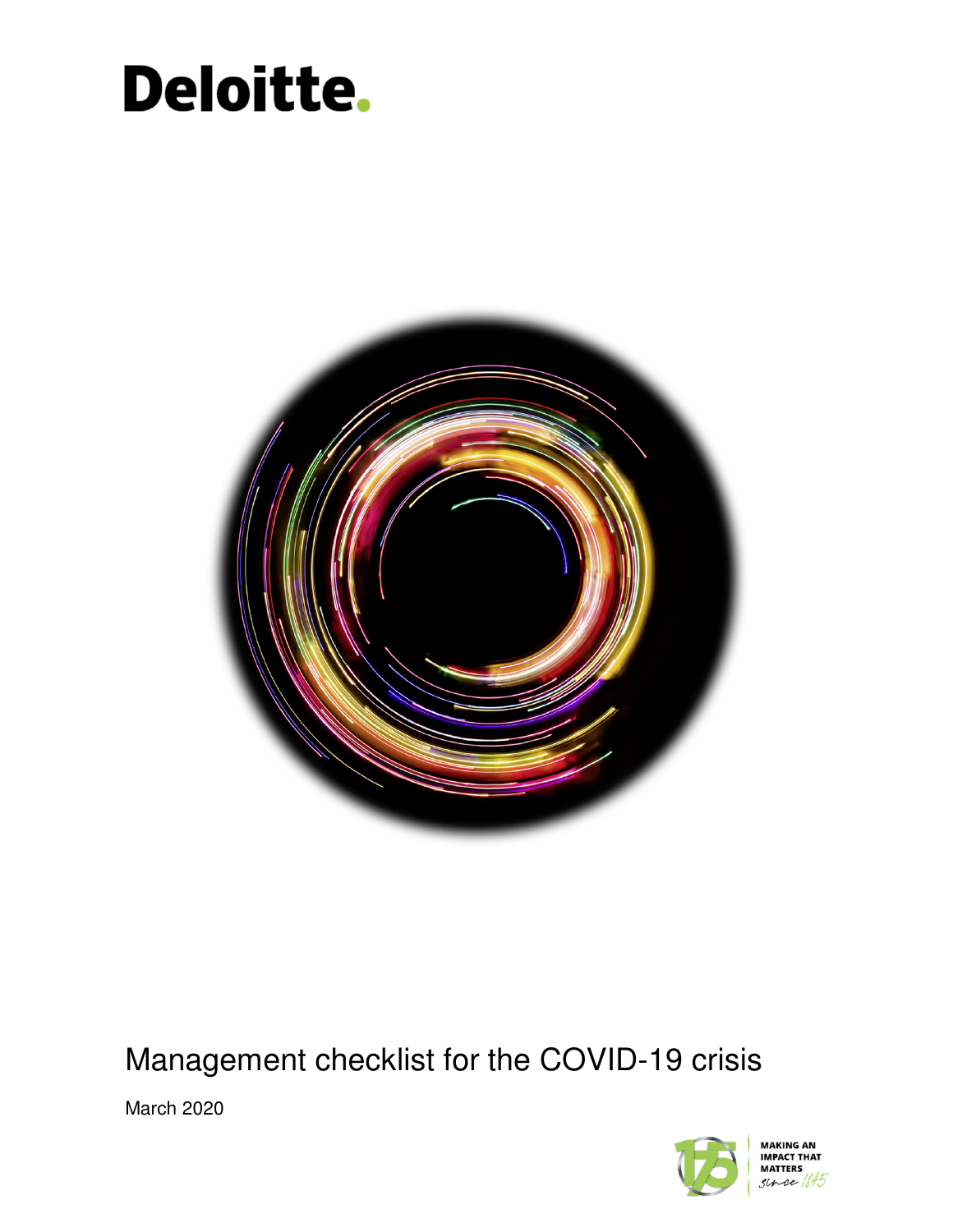## Areas to consider when you deal with the COVID-19 crisis

## **Put emphasis on communication**

- Develop a proactive and reactive crisis communication plan, review often as situation evolves, launch it both internally to employees and externally to clients.
- Establish frequent, positive and transparent communication with key stakeholders (e.g. employees, customers, suppliers, financial partners, public).
- Ensure alignment with all key stakeholders to facilitate new mode of operations.
- Manage your public image to avoid any negative public opinion and take advantage of opportunities to enhance your corporate reputation.



#### **Address financial & tax implications**

- Adjust budgets, implementation plans and cash-flow plans.
- Develop early warning mechanisms to promptly identify disruptions in trade, markets, etc.
- Use scenario planning to assess short to mid term financial impact and establish liquidity monitoring mechanism.
- Negotiate financing terms and leverage any government incentives.
- Actively monitor changes in labor, tax, health & safety regulation and instructions to ensure compliance.

#### **Navigate the cyber impacts**

- Plan for increased cybersecurity risks due to remote working.
- Allocate appropriate resources for quick response to incidents.
- Strengthen organizational Identity Access Management.
- Ensure that employees are aware of increased threats, including phising.
- Evolve security safeguards and systems to prevent intrusion (systems recovery).



**Build a crisisresilient workforce**

- Optimize corporate HR policy (leave, travel, etc.) and implement safe / flexible work arrangements (e.g. remote working, clean and disinfected workplace).
- Strengthen pandemic safety education, establish fact-based employee self-protection guidelines and increase awareness of safety and risk prevention.
- Establish staff health monitoring system (secure and confidential) to facilitate decision-making on supporting actions.



- Establish clear direction from top management.
- Nominate task force leadership team (and back-ups) with clear responsibilities over crucial matters (e.g. personnel, health & safety, communication, finance, supply chain, digital).
- Swiftly assess situation to identify critical issues, main risks and vulnerabilities and plan for immediate action.
- Monitor situation and plan implementation on a daily basis to take corrective actions.

## **Live your purpose**

- Evaluate possible ways to contribute to the fight against COVID-19 and be part of the overall solution.
- Identify services / products to provide for free and support the community.
- Assess opportunities to collaborate with other enterprises and engage in activities for the common good.
- Regard the crisis as an opportunity to enhance your CSR initiatives.

## **Embrace technology and digital solutions**

- Use technology to establish non face-to-face, flexible work and collaboration solutions.
- Plan for substantial increase in network and systems usage and put contingency plans in place to ensure availability of technology.
- Establish enhanced (7x24 hours if needed) support for users and systems.
- Take advantage and optimize ecommerce, if applicable.



- Accept the risk of acting with limited or imperfect information.
- Establish mechanisms to rapidly collect information from reliable sources to inform key decisions.
- Empower employees to make business decisions, ensuring that objectives and limits are clear.
- Establish cross-functional teams to deal with specific problems and provide them the authority to make decisions and implement solutions.



- **supply chain risks**
- Assess critical vulnerabilities. risks and potential disruptions in operations with a heavy focus on supply chain.
- Develop contingency plans for operational disruption.
- Understand impacts on contractual obligations.
- Consider safety stocks and alternative supply sources.
- Collaborate with customers and suppliers to synchronize operations to priorities within constraints.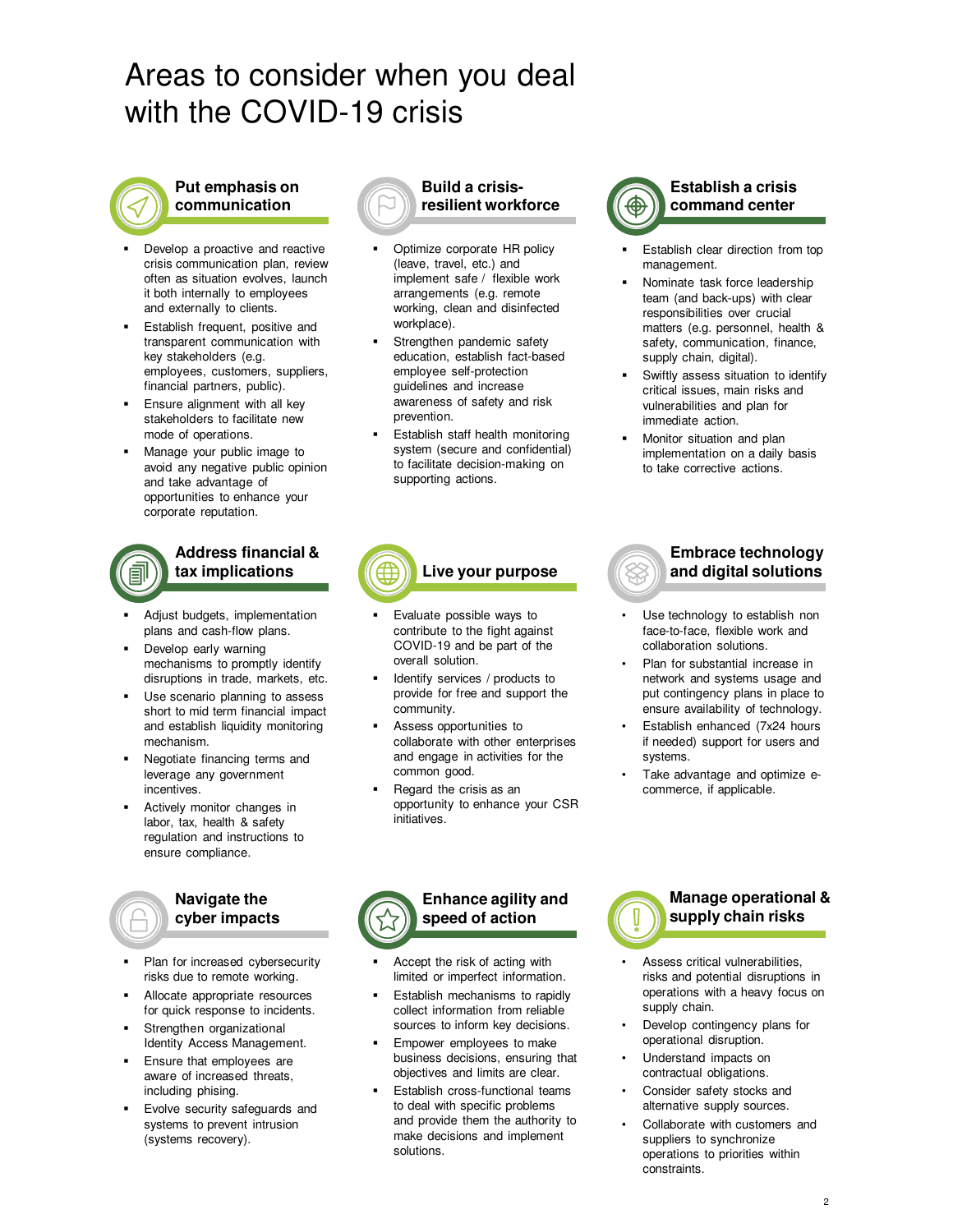## The road to resilience against COVID-19

## **1. Focus on three key dimensions for operating during the pandemic**

To support your people and operations, think about three deeply interconnected dimensions, **work** (what are your key activities), **workforce** (who performs the key activities) and **workplace** (from where each key activity should be performed).

## **2. Adopt agile business methods**

Keep up to date with **agile business methods** and identify successful examples of how similar businesses respond to the pandemic.

## **3. Protect your reputation**

Monitor what is mentioned about you in traditional and social media and correct any misinformation as it occurs to avoid **unexpected reputational hazards.**

#### **4. Rethink your risks and potential points of failure**

Reassess all risks and clarify emergency response mechanisms for key risk areas. Conduct a comprehensive assessment of all risks straight away, including employee, outsourcing, government, public and supply chain issues.

### **6. Incorporate security mechanisms**

Embed security compliance and privacy requirements to avoid security breaches, compliance violations and loss of intellectual property. **7. Assess legal and tax implications**

#### **8. Monitor and assess your business continuity plan**

Reassess the effectiveness of your business continuity and recovery plans. Perform regular testing and continuous updates to ensure their effectiveness.

## **9. Clearly define roles and priorities**

Prepare temporary succession plans for key executive and management positions and critical roles in your business. Clear alternatives are needed to ensure that decisions are made quickly and confidently and that key operations are maintained (IT, Finance & Accounting, Order Management, Payroll, etc.).

## **10.Start planning for recovery**

Consider in advance how to restart disrupted operations, even though pandemic prevention and control measures are still being enacted. For example, restarting operations may require different staffing levels, capacity, or production ramps, which in turn could translate into flexibility, scalability, or security needs for technology.

## **11. Maintain a long-term view**

Albeit staying focused on combating the near term challenges of the pandemic, build on the lessons learned and maintain a strategic view in order to be prepared for the next day. Consider how the crisis will shape the economy and your industry in the medium to long term, what business models and ecosystems may emerge and your company's position in the "next normal".

## **5. Prepare for cash flow constraints and carefully assess your investments**

Reassess all your projects and relevant costs in view of potential cash flow constraints. Consider not to put all projects on hold (even non-essential) as it may lead to significant restart costs later. Create a proactive, precise and fully prioritized plan to ensure cost savings considering current needs but also your needs in your future operating model (keep investments in critical capabilities).

The changes that businesses and their staff need to implement to ensure business continuity could raise a number of legal issues such as contractual issues with regards to contractual terms, employment law issues and personnel benefits. Compliance with updated state regulations should be ensured and attention to VAT issues, aborted transactions and transfer pricing is needed in order to be able to deal with any adverse outcomes in the longer term.